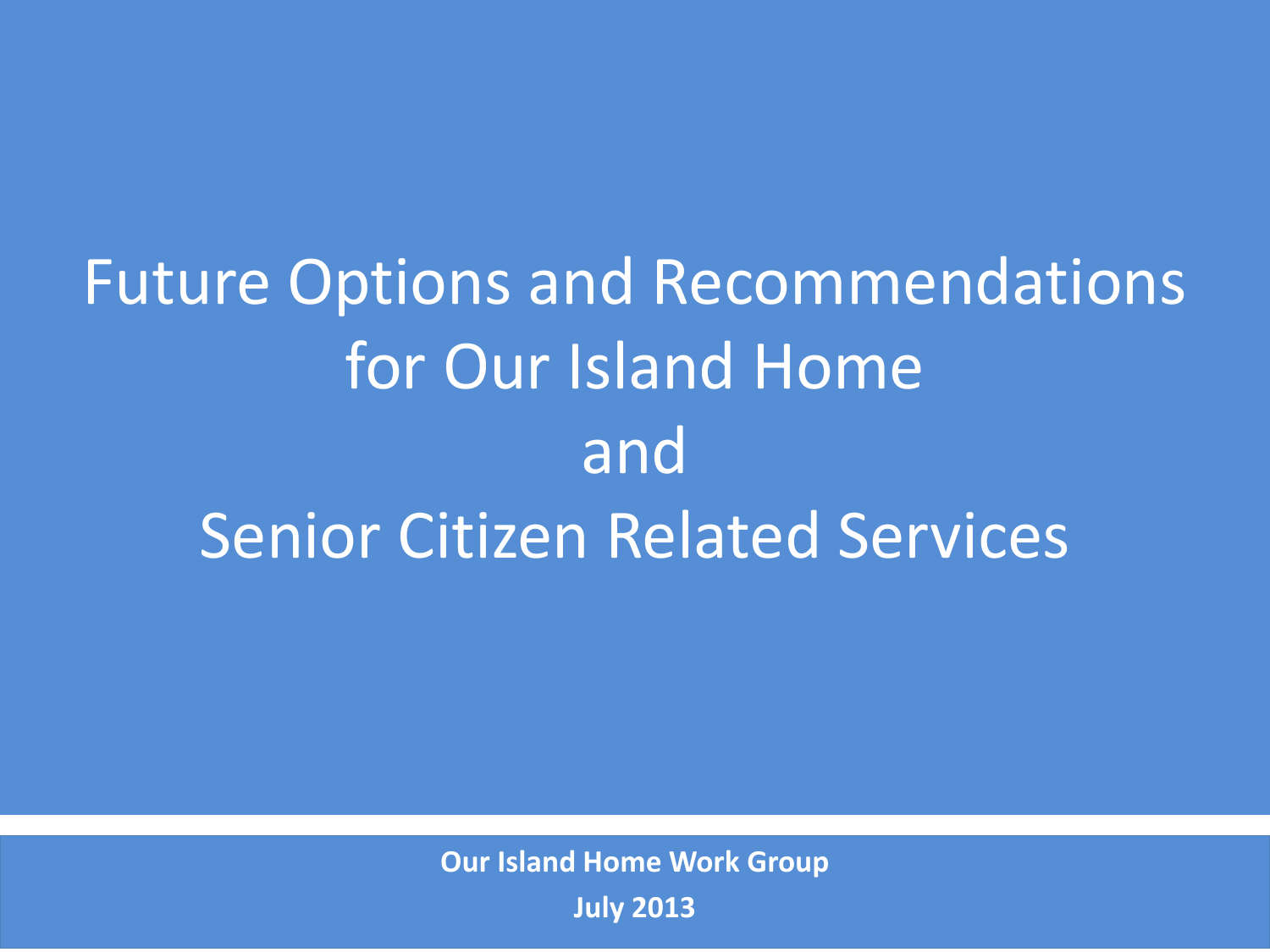## **The Work Group met from October 2012 thru June 2013 to complete its analysis and formulate its recommendations**

#### **Work Group Mission**

- Future options and recommendations regarding OIH and associated townoperated senior citizen-related services.
- Review reports, data, documents and other information that are on hand.
- Review, discuss and make recommendations pertaining to Riverwood/Servant's (to be delivered) status report to the Board of Selectmen as to the Senior Day Care program.
- Discuss pros, cons, costs and revenues of current delivery systems of the local organizations that provide senior citizenrelated services.
- Review and discuss the Town's lease with Sherburne Commons, in terms of longterm planning

#### **Work Group Members**

- Joe Agiuar Jim Kelly
- Rachel Chretien Pam Meriam
- Chuck Gifford Bruce Miller
- Bruce Glass Mickey Rowland
- Phil Hubbard David Worth

**Our Island Home Work Group July 2013**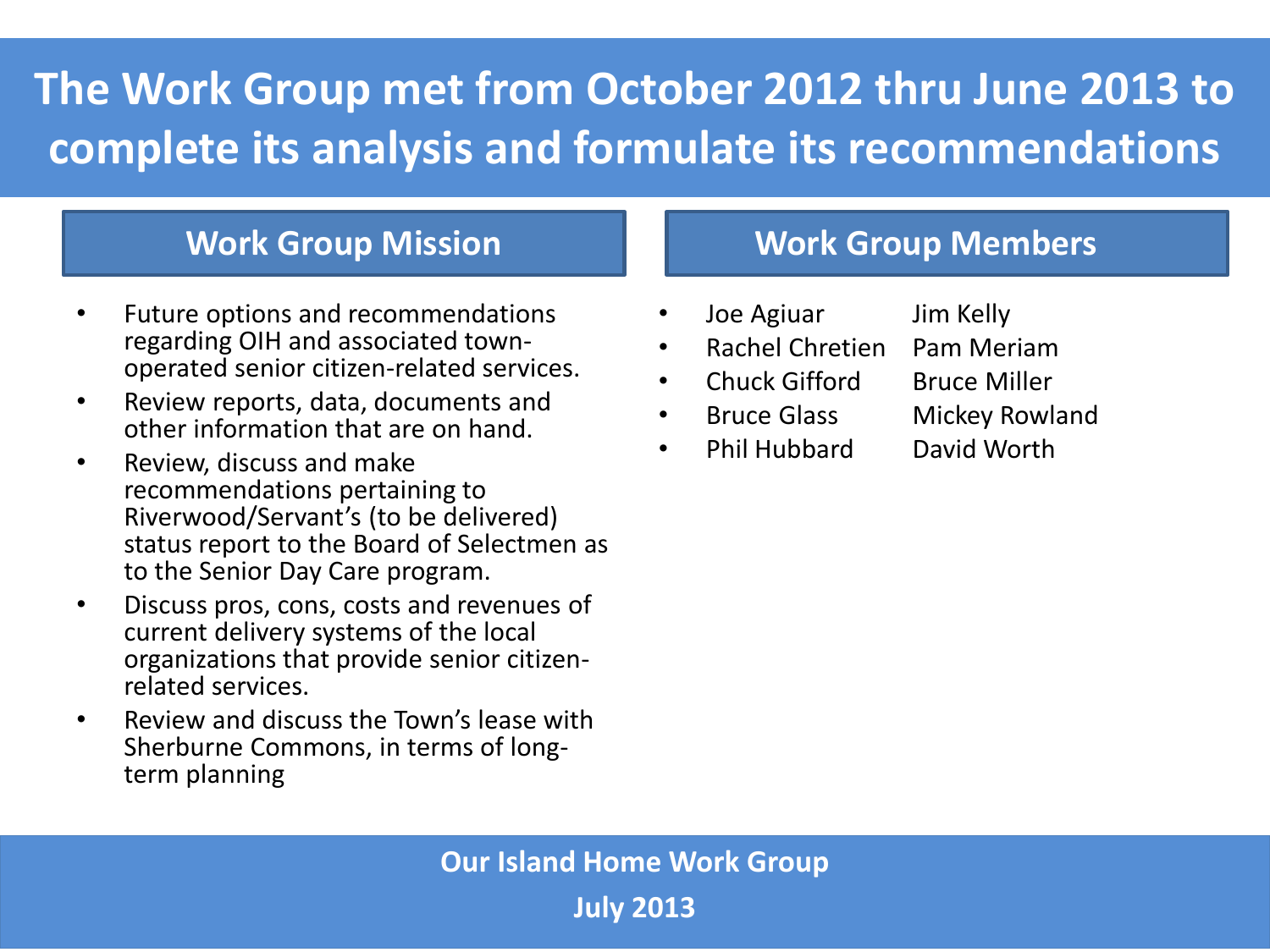#### *The status quo is not a viable long (or even short term) strategy for OIH.*

**Building is outdated and in need of extensive repair; Dept. Public Health citations in 2013 over physical conditions**

**Demographics are inexorable. Longer life expectancies; traditional family caregivers a thing of the past**



Source: 27th Annual Licensed Nursing Facility Cost Comparison Larson Allen, LLP. 2010



#### **% Nantucket Population 65+**

Sources: 2000 SF1 P23, P24, P25; 2010 SF1 P26 Analysis by P. Morrison

**Our Island Home Work Group**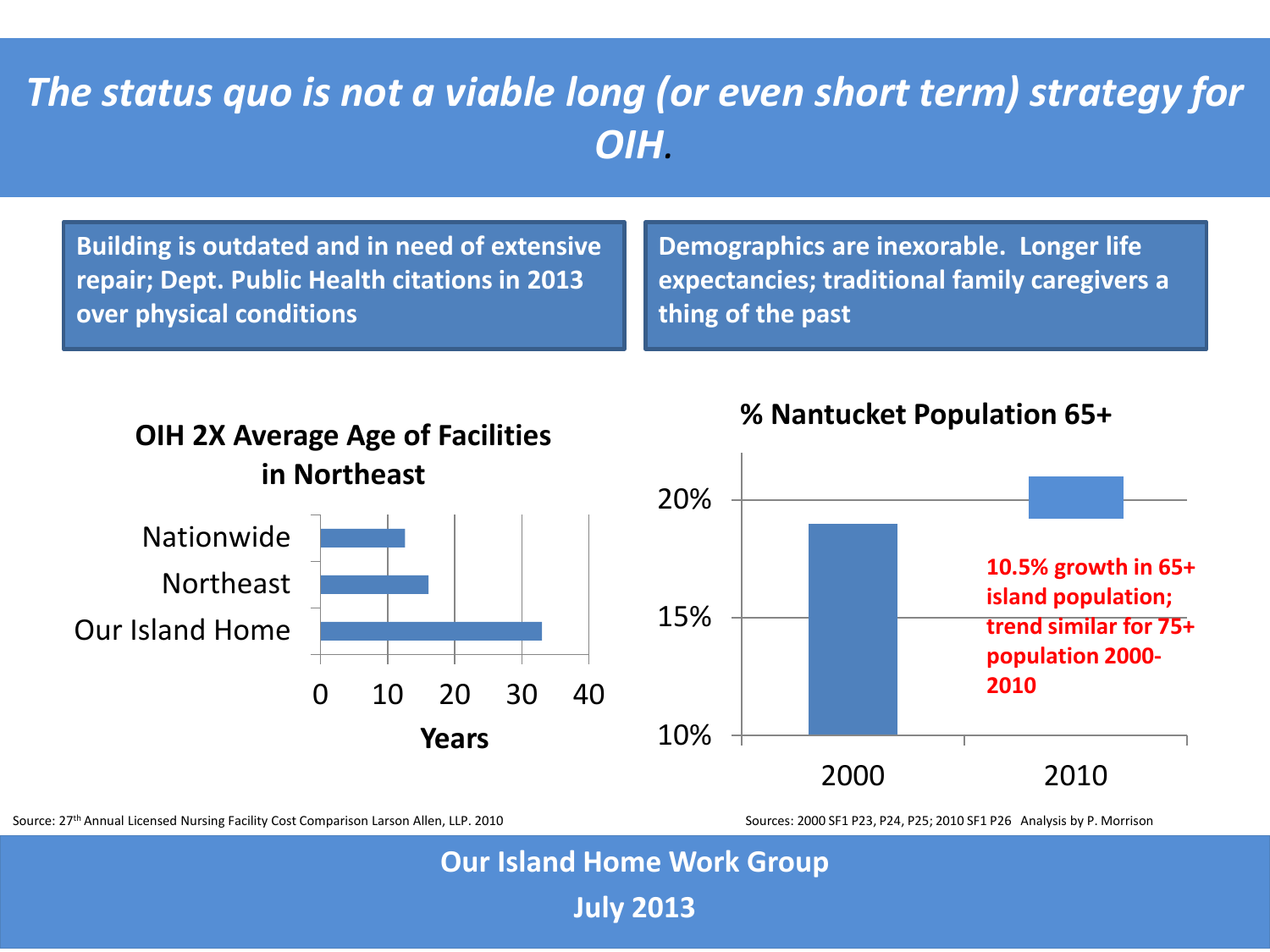## *The nature of skilled nursing care, how it is paid for, and the federal and state reimbursement structure for skilled nursing is changing*

**Mass Health – Medicaid is the predominate payer source for OIH putting future revenue at risk as reimbursement trends shift.** 

**Reimbursement trend toward redirecting payments away from institutional settings like OIH and toward Home and Community Based Services which can be provided at a lower cost.** 

| Ave 2011-2012 |                               | 2000                                | 2012               | <b>Growth</b><br>Rate \$ |      |
|---------------|-------------------------------|-------------------------------------|--------------------|--------------------------|------|
| $-1\%$<br>6%  | $\blacksquare$ Mass<br>Health | <b>Nursing</b><br><b>Facilities</b> | 57% of<br>total \$ | 43%                      | 28%  |
|               | <b>Private pay</b>            | ICF/MR                              | 15%                | 11%                      | 1.8% |
| 25%           | $\blacksquare$ Medicare       | Home/Com<br>munity<br><b>Based</b>  | 18%                | 33%                      | 210% |
|               | 68%<br>Other                  | Personal<br>care/Home<br>Health     | 10%                | 14%                      | 133% |

Source: CMS Medicaid Statement of Expenditures (CMS-64) 2000, CMS Medicaid Program Budget report Source: OIH Operating statements. OIH WG Analysis **Source: OIH Operating statements. OIH WG Analysis Source: OIH Operating statements. OIH WG Analysis Source: OIH Operating statements. OIH WG Analysis Source: OIH Ope** 

**Our Island Home Work Group**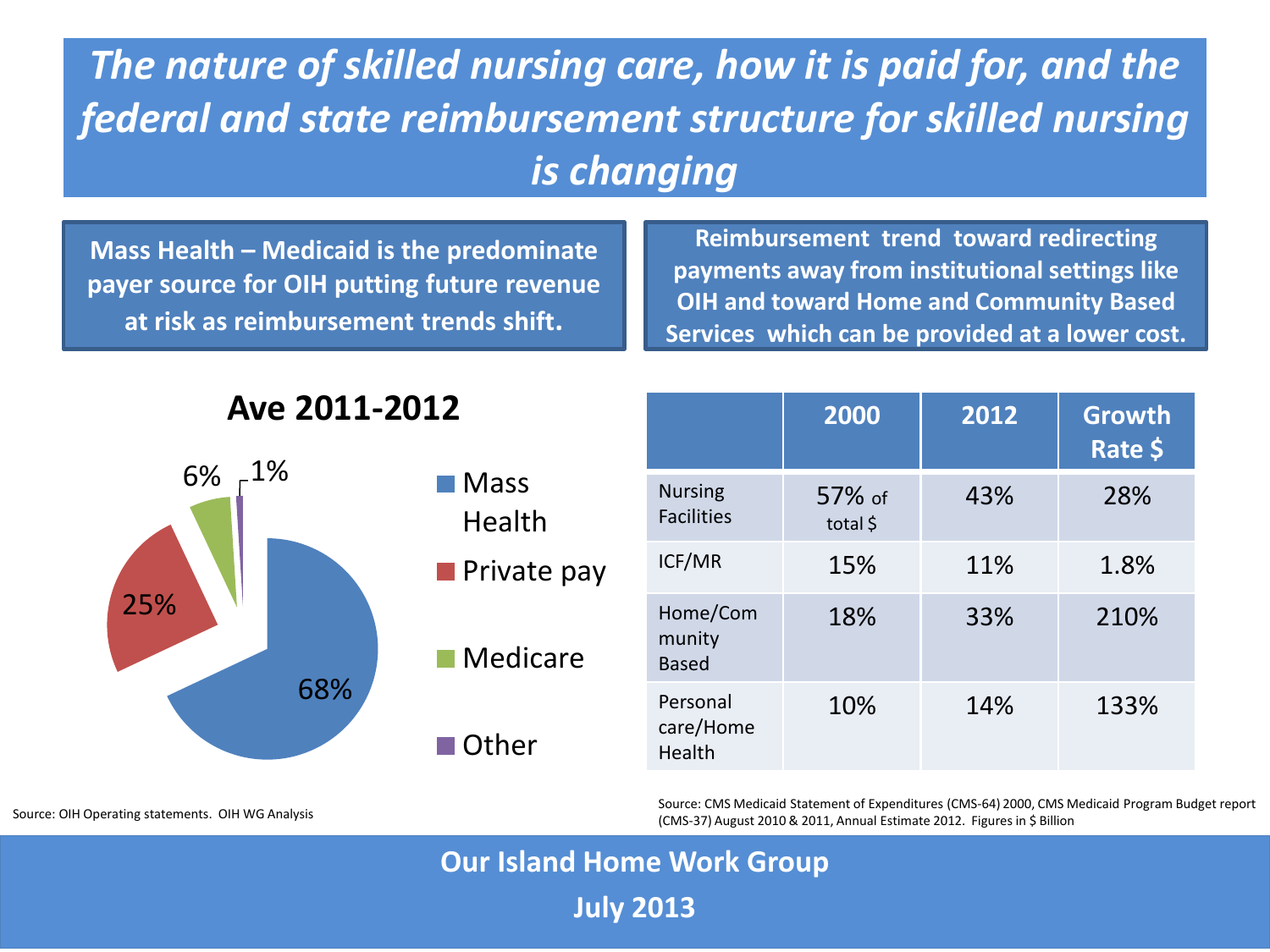## *Revenue/Reimbursements from all sources not keeping up with operating expenses. 80% of OIH operating costs are labor related*



Total labor cost at OIH is 67% higher than the top 10% of all nursing facilities in the Northeast



Source: Town of Nantucket Historical Financials Cost Report 27th Annual Licensed Nursing Facility Cost Comparison Larson Allen, LLP. 2010

**Our Island Home Work Group**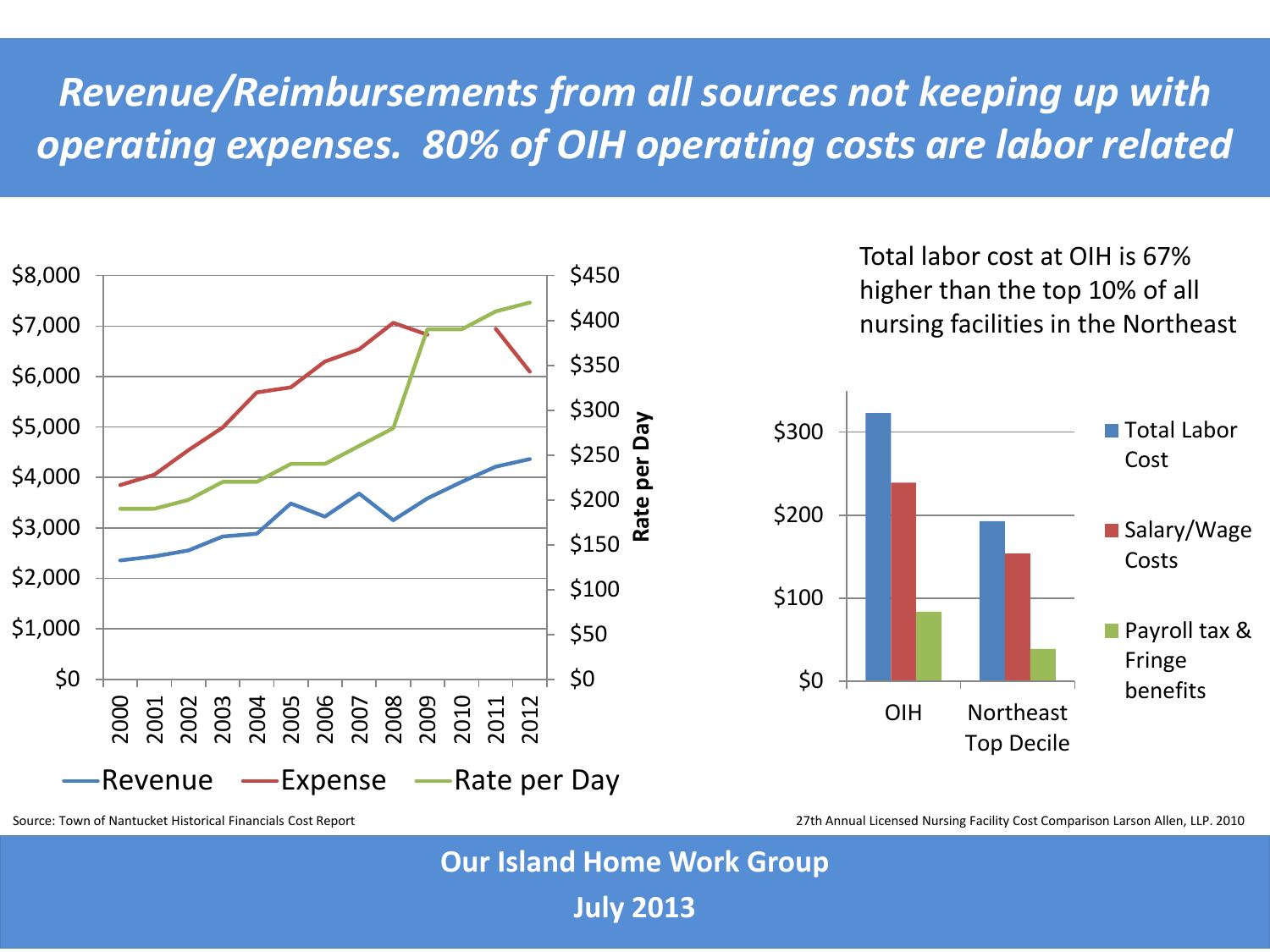**The WG's conclusions have been drawn around six categories . These conclusions have gone into the formulation of our recommendations. At the core of our conclusions is the recognition that the model must change in order for Our Island Home to deliver skilled nursing care to the community in the future**



**Our Island Home Work Group**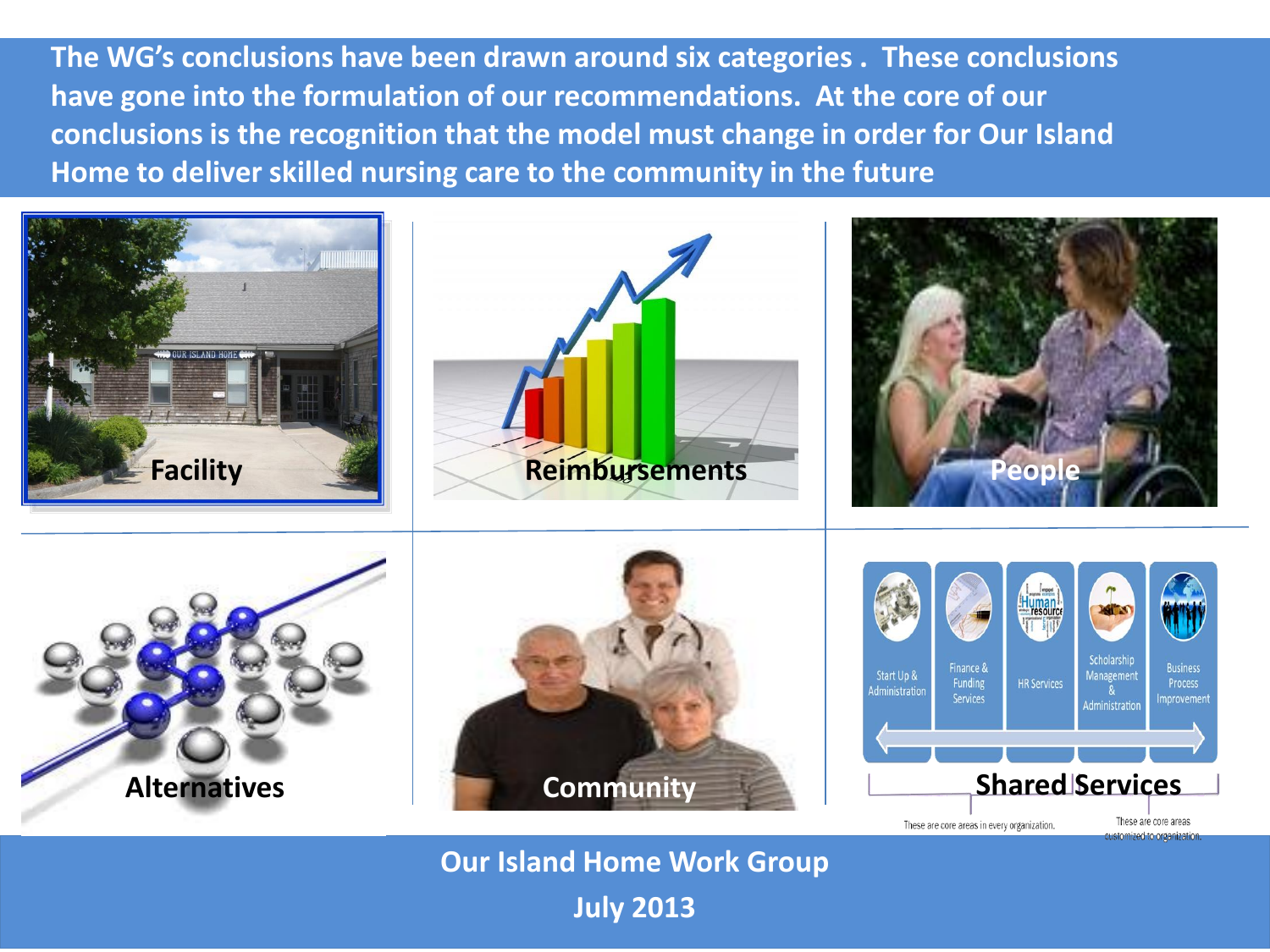*The WG's recommendations call for a shift to a community based care model with a new, modular OIH to meet the institutional needs of the community*